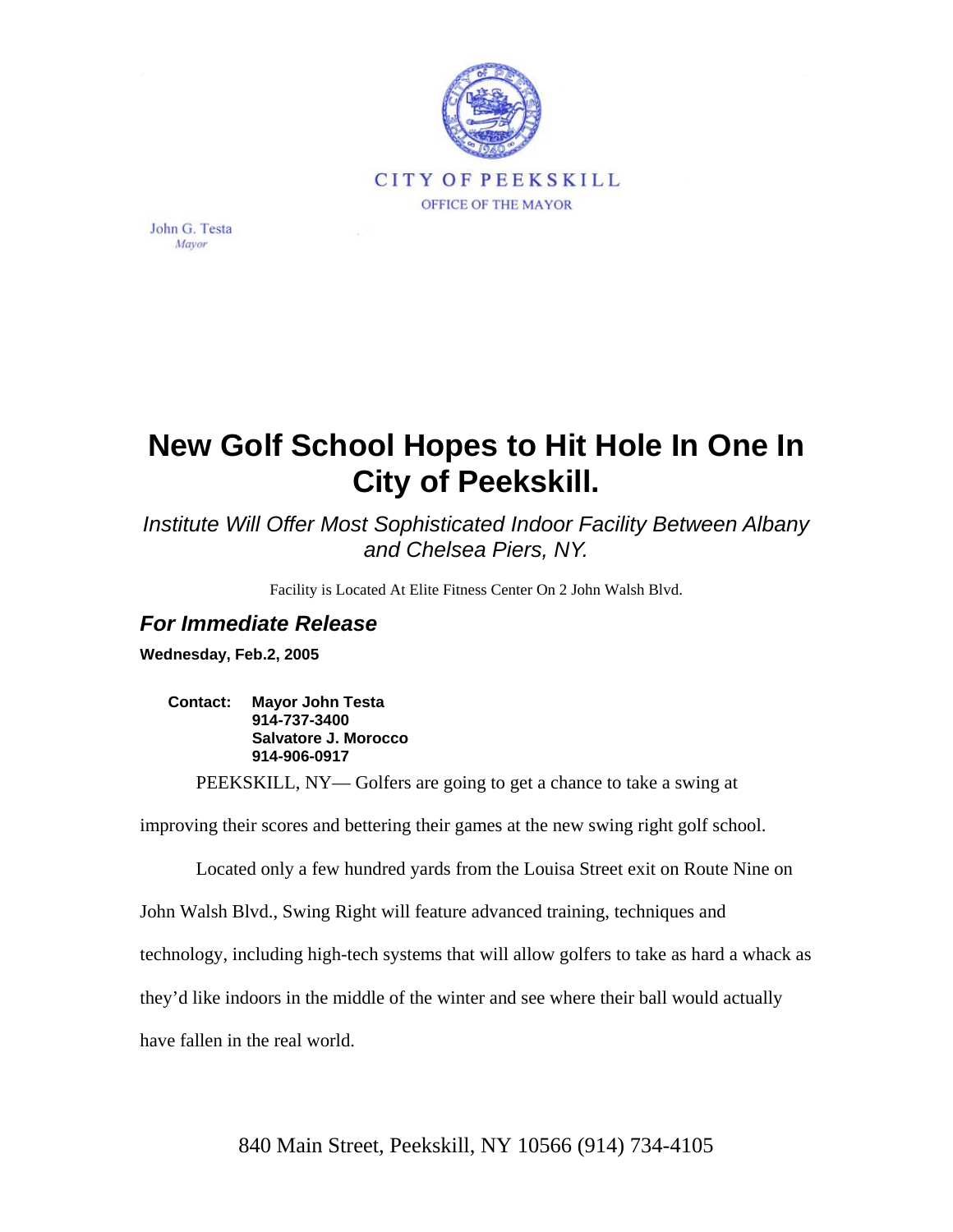"People will spend \$500 on a new driver," says Swing Right owner Salvatore J. Morocco. "But they won't spend \$35 learning how to use it. That's like driving a car without a license," he says. Morocco is a certified golf professional who is also a leader in the fitness field.

A Peekskill resident, Morocco opened the Elite Fitness Center 16 years ago and has made a strong financial success of it. He thinks Swing Right will also do well. "The growth of Peekskill in the next five to ten years definitely warrants putting the business in," he says.

"More and more people are realizing that Peekskill is one of Westchester's most important potential markets," says Mayor John Testa. "It's great that businesses like Swing Right are taking advantage of the opportunities we present. And it's even better that a Peekskill success story looks to be getting ready to have another winner."

Although Swing Right will operate in Elite Fitness Center's facilities, it is a totally separate company, he says. "We'll use the facilities but be a totally separate business entity," he says. High tech systems will enable golfers to learn more indoors than they would outside, he says.

Golfers can play a game or take a lesson indoors because Swing Right's indoor simulator has digital technology that calculates the exact path a ball would have followed. The systems can actually analyze a ball's path and recommend corrections. "Not only can people learn to play, they can bone up and practice on their own," Morocco says. "They can learn more about their swing here than by going to a range and hitting a ball," he says.